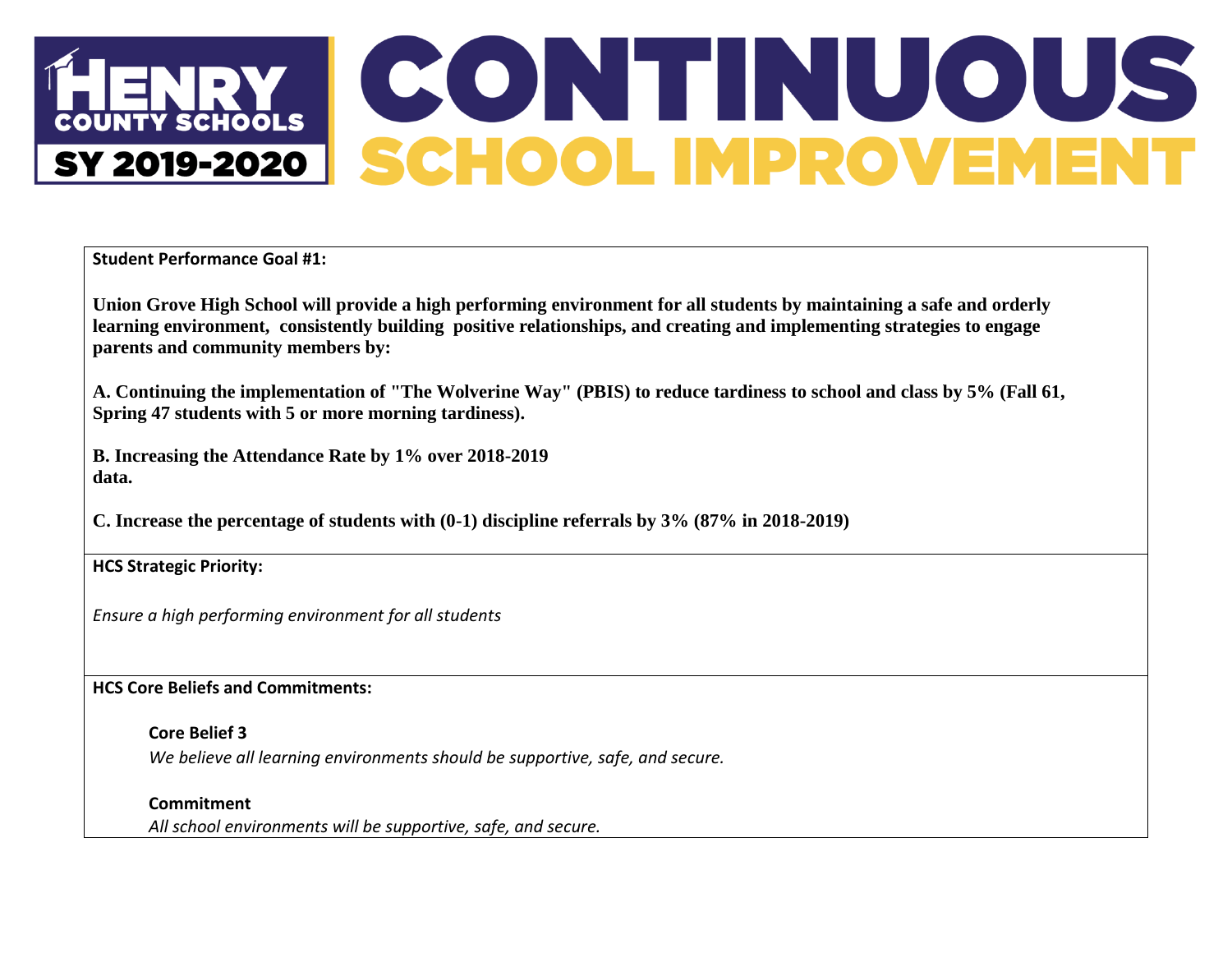| <b>Actions, Strategies, and</b><br><b>Interventions</b>                                                                                                                                                                                                                                                                                                                                                                                                                                                                     | <b>Expected Learning Outcomes of</b><br>Actions, Strategies, and/or<br><b>Interventions</b>                                         | <b>Professional Learning</b><br><b>Needed</b>                                                                                                                            | <b>Methods of Monitoring</b>                                                                                                                                                        |
|-----------------------------------------------------------------------------------------------------------------------------------------------------------------------------------------------------------------------------------------------------------------------------------------------------------------------------------------------------------------------------------------------------------------------------------------------------------------------------------------------------------------------------|-------------------------------------------------------------------------------------------------------------------------------------|--------------------------------------------------------------------------------------------------------------------------------------------------------------------------|-------------------------------------------------------------------------------------------------------------------------------------------------------------------------------------|
| Faculty and staff will implement and<br>model The Wolverine Way (PBIS<br>Strategies):<br>Monitor and reduce tardiness to<br>$\bullet$<br>school and class<br>Administrative contact with<br>$\epsilon$<br>parent after 2nd unexcused<br>tardy<br>Students with perfect<br>$\bullet$<br>attendance will have the<br>opportunity to win prizes<br>monthly<br>Perfect attendance honored<br>during Honor's night<br>Students may earn the<br>$\bullet$<br>opportunity for exam<br>exemption through<br>satisfactory attendance | Decreasing first period tardiness by<br>30%- decreasing the number of<br>students tardy to school first period<br>from $47$ to $30$ | Continued direction from<br>PBIS team on The Wolverine<br>Way<br>School level PL on daily<br>practices and routines to<br>encourage student attendance<br>and engagement | Monthly progress monitoring<br>completed by administrators<br>and PBIS teams<br>Monthly Discipline and<br><b>Attendance Data</b><br>Year-end attendance and<br>grade reporting data |
| Faculty and staff will <b>increase the</b><br>percentage of students with (0-1)<br>discipline referrals over the course of                                                                                                                                                                                                                                                                                                                                                                                                  | Increase the percentage of students<br>with $(0-1)$ discipline referrals from<br>87% to 90%.                                        | Mentorship strategies - PL<br>provided by the PBIS team                                                                                                                  | Monthly discipline data<br>PBIS SAS Survey data                                                                                                                                     |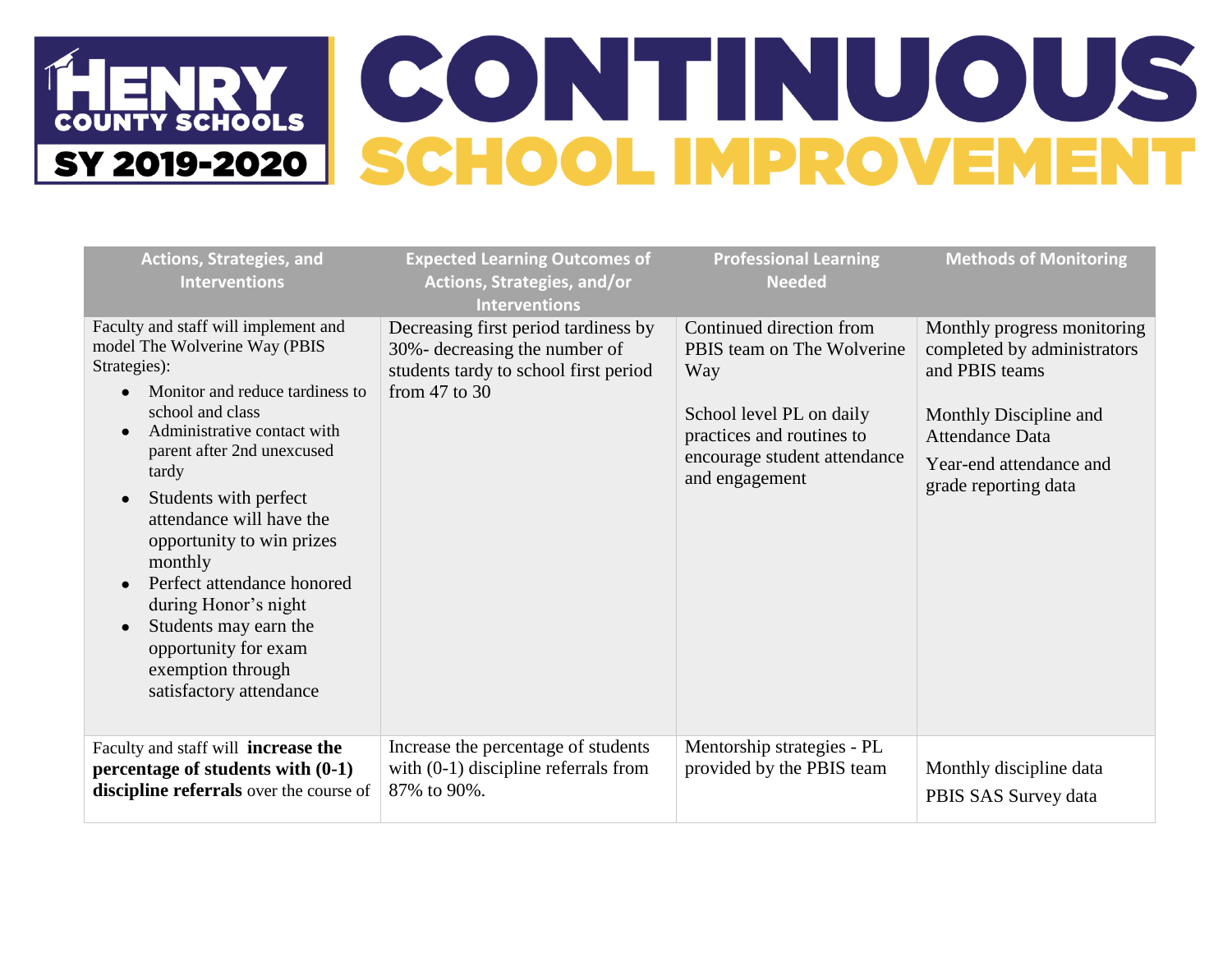| <b>Actions, Strategies, and</b><br><b>Interventions</b>                                                                                                                                   | <b>Expected Learning Outcomes of</b><br>Actions, Strategies, and/or<br><b>Interventions</b> | <b>Professional Learning</b><br><b>Needed</b> | <b>Methods of Monitoring</b>        |
|-------------------------------------------------------------------------------------------------------------------------------------------------------------------------------------------|---------------------------------------------------------------------------------------------|-----------------------------------------------|-------------------------------------|
| the year by intentionally building<br>relationships with students                                                                                                                         |                                                                                             |                                               | 2018-2019 Climate survey<br>results |
| Wolverine Salute from teachers<br>Student of the Month<br>celebrations (nominations by<br>teachers and staff)                                                                             |                                                                                             |                                               |                                     |
| Upload video snippets to the<br>school website to inform<br>parents of school-wide<br>behavioral expectations                                                                             |                                                                                             |                                               |                                     |
| Student assembly at the<br>beginning of the school year to<br>review school-wide behavior<br>expectations                                                                                 |                                                                                             |                                               |                                     |
| <b>UGHS</b> will continue to implement<br>various strategies for keeping parents<br>and stakeholders informed:                                                                            | Parents and stakeholders better<br>informed                                                 |                                               | Monitoring survey climate<br>data   |
| <b>Consistently updating school</b><br>website<br><b>Updating social media</b><br>$\bullet$<br>(Facebook and Twitter)<br>Using video snippets to inform<br>parents of school expectations |                                                                                             |                                               |                                     |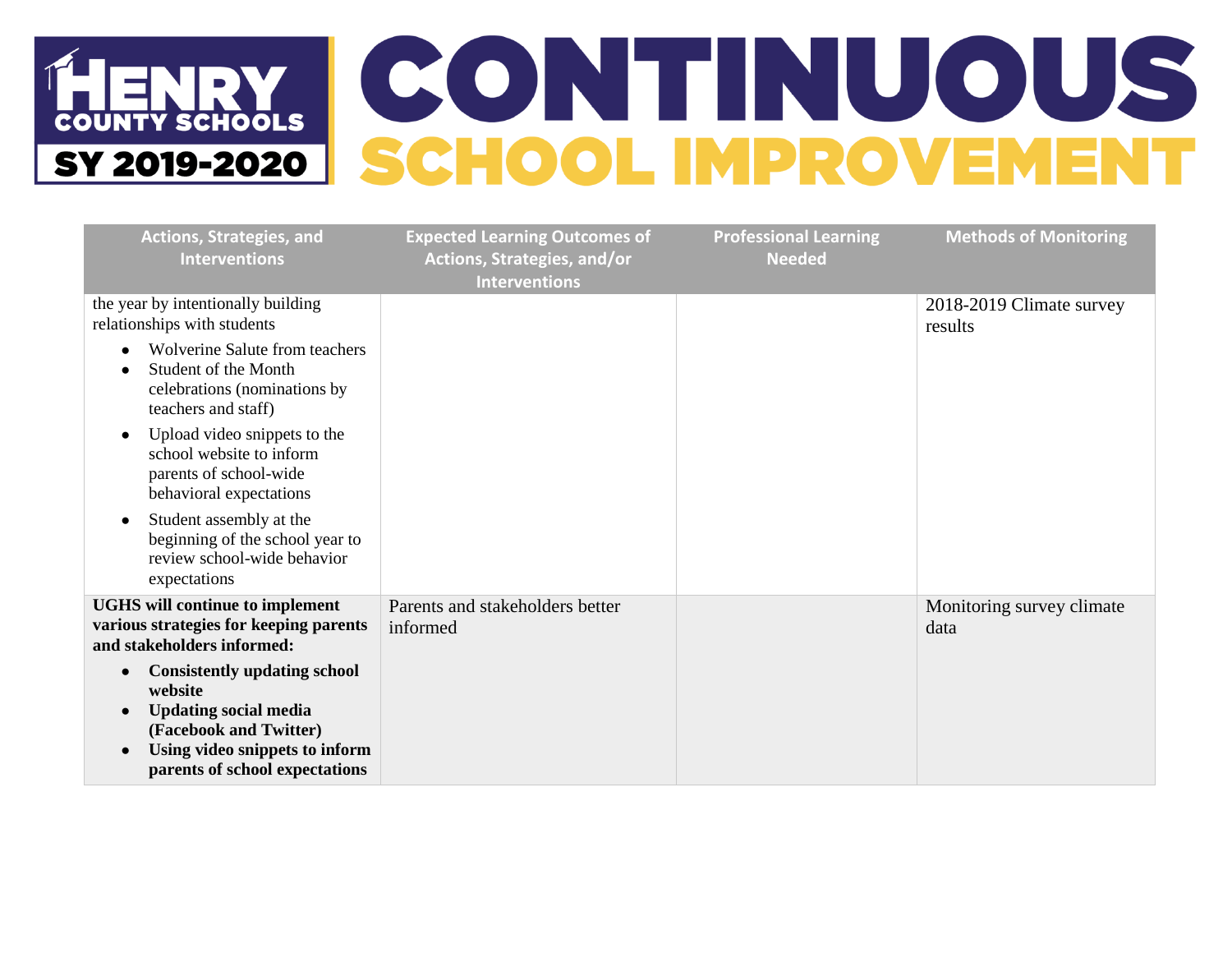## HENRY CONTINUOUS

| <b>Actions, Strategies, and</b><br><b>Interventions</b>                                        | <b>Expected Learning Outcomes of</b><br>Actions, Strategies, and/or<br><b>Interventions</b> | <b>Professional Learning</b><br><b>Needed</b> | <b>Methods of Monitoring</b> |
|------------------------------------------------------------------------------------------------|---------------------------------------------------------------------------------------------|-----------------------------------------------|------------------------------|
| <b>Using Campus Messenger and</b><br>Remind to update parents on<br>important events and dates |                                                                                             |                                               |                              |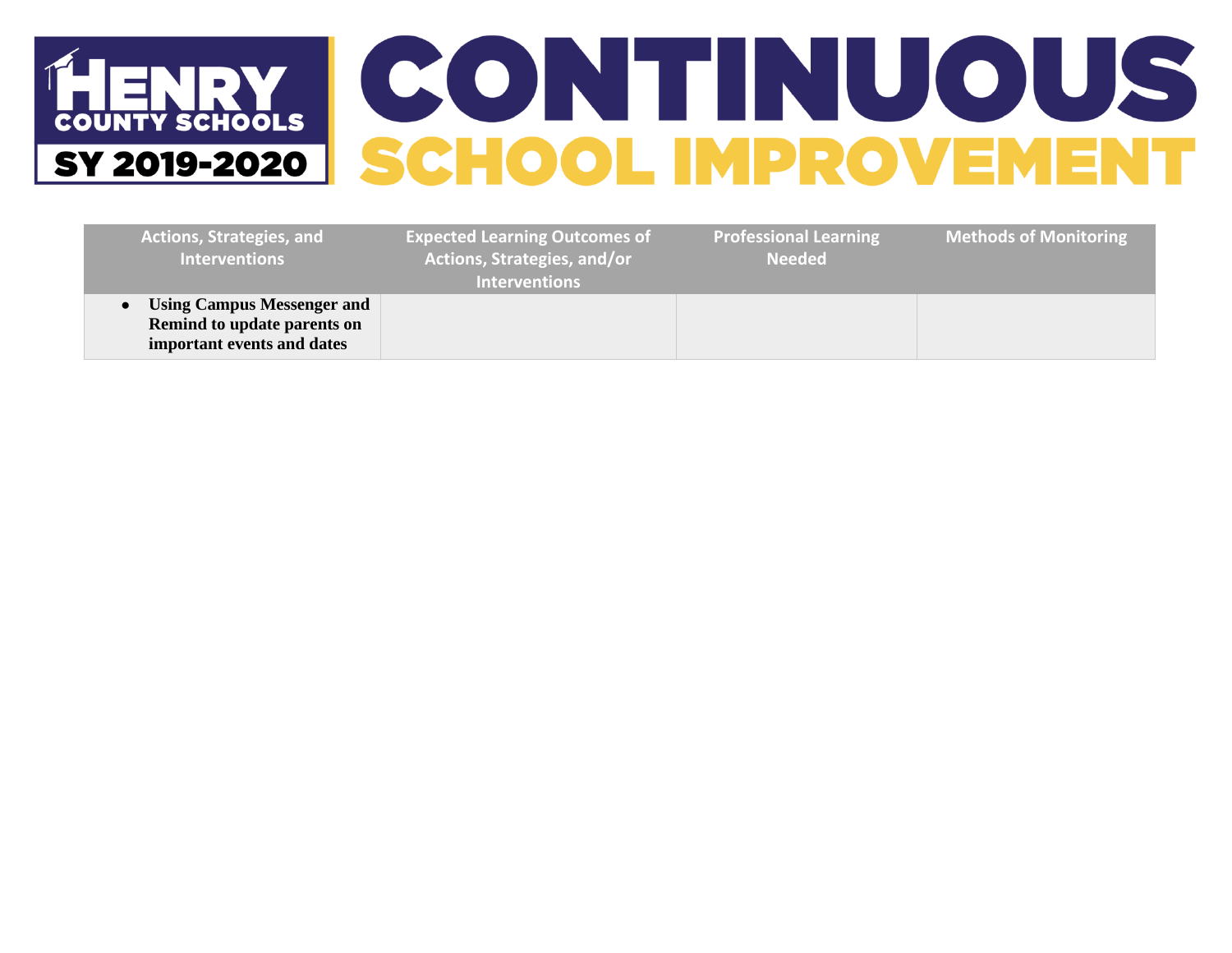## **CONTINUOUS**<br>SCHOOL IMPROVEMENT **NTY SCHOOLS** SY 2019-2020

**Student Performance Goal #2:**

**Union Grove High School will strengthen the core business of student learning by utilizing research-based instructional strategies and strategic collaborative planning to increase the percentage of students scoring Distinguished Learner on the GA Milestones by 2% in English, Math, Science, and Social Studies.**

**HCS Strategic Priority:**

*Strengthen our core business of student learning*

**HCS Core Beliefs and Commitments:**

**Core Belief 1** *We believe each student can learn at or above grade level and will have an equal opportunity to do so.*

**Commitment** *Each student will learn at or above grade level and have an equal opportunity to do so.*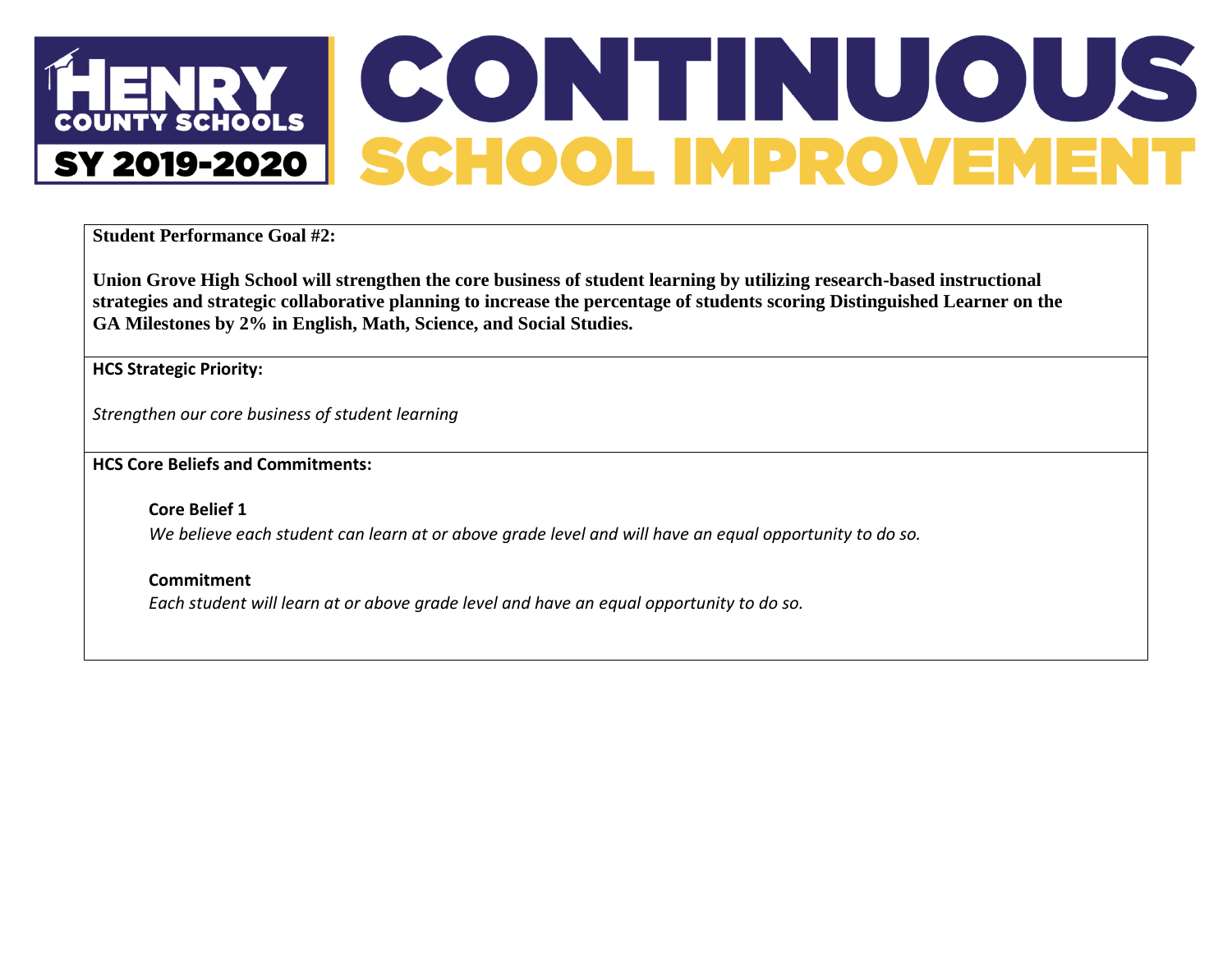| <b>Actions, Strategies, and</b><br><b>Interventions</b>                                                                                                                                                                                                                                  | <b>Expected Learning Outcomes of</b><br>Actions, Strategies, and/or<br><b>Interventions</b>                                                                                                                                    | <b>Professional Learning</b><br><b>Needed</b>                                                   | <b>Methods of Monitoring</b>                                                                                                                                    |
|------------------------------------------------------------------------------------------------------------------------------------------------------------------------------------------------------------------------------------------------------------------------------------------|--------------------------------------------------------------------------------------------------------------------------------------------------------------------------------------------------------------------------------|-------------------------------------------------------------------------------------------------|-----------------------------------------------------------------------------------------------------------------------------------------------------------------|
| Align instruction and materials with<br>Georgia Standards of Excellence and<br>Henry Learning & Teaching<br>Standards (HTLS)                                                                                                                                                             | Collaborative teams will utilize<br>GSE, HC Learning Progressions,<br>HTLS, and Balanced Models of<br>Instruction, and HCS unit planning<br>guides during collaborative planning                                               | PL on district resources<br>available and how to<br>integrate district resources                | <b>ILT</b> and Administrative<br>presence in collaborative<br>team meetings.<br>School level unit plans and<br>lesson plans                                     |
| Use formal and informal observation<br>structures to ensure all components<br>of the balanced instructional models<br>are evident in all classrooms                                                                                                                                      | Collaborative teams will administer<br>common formative assessments<br>(CFA)                                                                                                                                                   | PL on data analysis and<br>district CFA resources                                               | 5X5 Walkthrough<br><b>Observations</b><br><b>ILT Classroom Observations</b><br><b>CFA</b> Data<br><b>GA Milestone Data</b>                                      |
| Collaborative teams and departments<br>will use common processes and<br>protocols to analyze data and<br>monitor student progress.<br>Collaborative unit planning<br>documents will include plans for<br>diagnostic, formative, and<br>summative assessments as well as a<br>reflection. | Departments will meet monthly to<br>analyze assessments and<br>performance data to determine<br>effectiveness of instructional<br>strategies.<br>Collaborative teams will meet bi-<br>weekly for planning and data<br>analysis | PL on the use of tools for<br>data collection and<br>monitoring.<br>Ex: USATestPrep, Illuminate | <b>CFA</b> Data<br>Common Google form for<br>data analysis<br>August, November,<br>$\bullet$<br>December, February,<br>April<br><b>Collaborative Unit Plans</b> |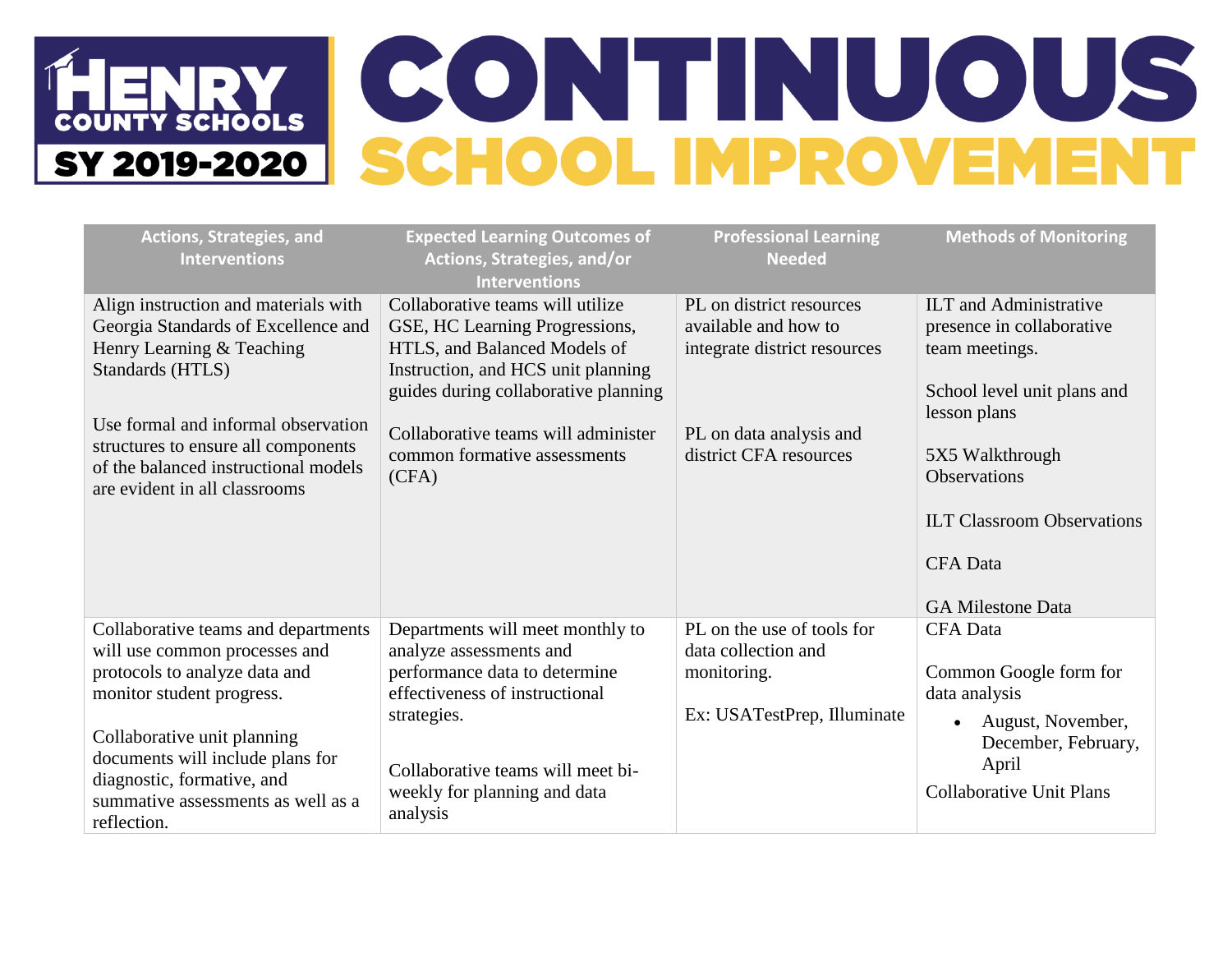# HENRY CONTINUOUS

| <b>Actions, Strategies, and</b><br><b>Interventions</b>                                                                                                        | <b>Expected Learning Outcomes of</b><br>Actions, Strategies, and/or<br><b>Interventions</b>                 | <b>Professional Learning</b><br><b>Needed</b>                                                                                                       | <b>Methods of Monitoring</b>                                           |
|----------------------------------------------------------------------------------------------------------------------------------------------------------------|-------------------------------------------------------------------------------------------------------------|-----------------------------------------------------------------------------------------------------------------------------------------------------|------------------------------------------------------------------------|
|                                                                                                                                                                |                                                                                                             |                                                                                                                                                     |                                                                        |
| Strengthen research-based<br>instructional strategies to improve<br>student performance.                                                                       | Teachers post standards and learning<br>targets in each classroom and<br>articulate the relationship of the | PL on research-based<br>instructional strategies                                                                                                    | <b>Instructional Walkthroughs</b><br>& 5x5 Observations                |
| All teachers will use clearly<br>$\bullet$<br>stated learning targets based<br>on the HTLS.                                                                    | target to the lesson. Teachers use<br>learning targets for guiding student<br>self-assessment.              | Continued PL on FIP                                                                                                                                 | Unit plans and lesson plans<br><b>TKES</b> Observations                |
| All students will understand<br>the importance of the<br>learning targets.                                                                                     | Students are able to articulate<br>performance based on learning<br>targets.                                |                                                                                                                                                     | <b>Summative Assessment Data</b><br><b>Quarterly Pass/Fail Reports</b> |
| All teachers will provide<br>timely and specific feedback<br>to students.                                                                                      | Students are able to use teacher<br>feedback to monitor their own<br>learning.                              | PL on formative assessments<br>differentiated instructions,<br>and feedback strategies                                                              |                                                                        |
| All teachers will use<br><b>Formative Instructional</b><br>Practices to check for<br>understanding, adjusting and<br>differentiating instruction as<br>needed. | Teachers use formative assessments<br>to monitor student progress and<br>adjust instruction accordingly.    | PL providing opportunities<br>for teachers to explore, learn,<br>and teach one another how to<br>best use technology to<br>support student learning |                                                                        |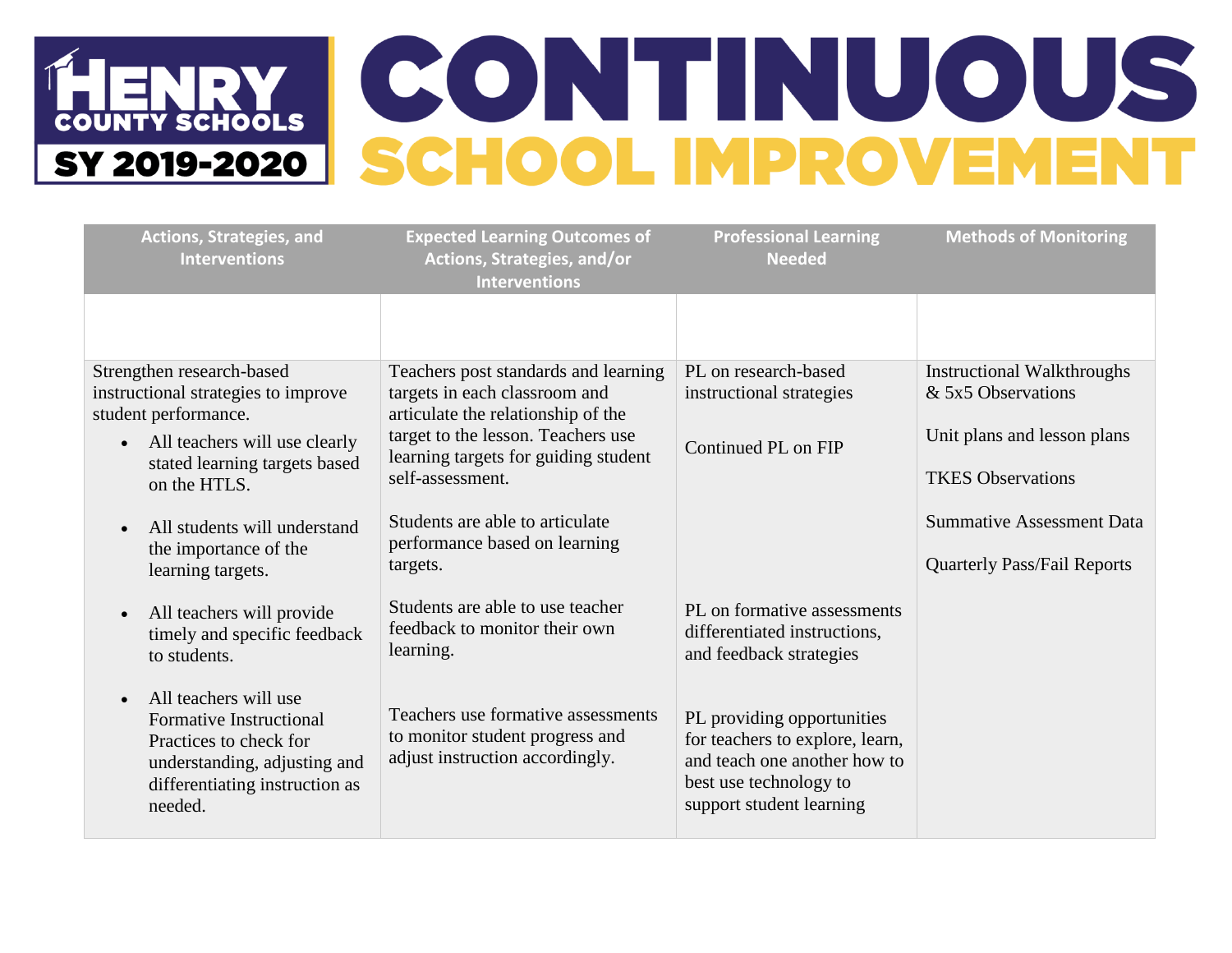| <b>Actions, Strategies, and</b><br><b>Interventions</b>                      | <b>Expected Learning Outcomes of</b><br>Actions, Strategies, and/or<br><b>Interventions</b> | <b>Professional Learning</b><br><b>Needed</b> | <b>Methods of Monitoring</b> |
|------------------------------------------------------------------------------|---------------------------------------------------------------------------------------------|-----------------------------------------------|------------------------------|
| Instruction is student-<br>centered and technology<br>infused, with students | Self-directed student behaviors will<br>be more evident.                                    |                                               |                              |
| engaged in authentic,<br>meaningful, higher level<br>thinking.               | Student performance will increase                                                           |                                               |                              |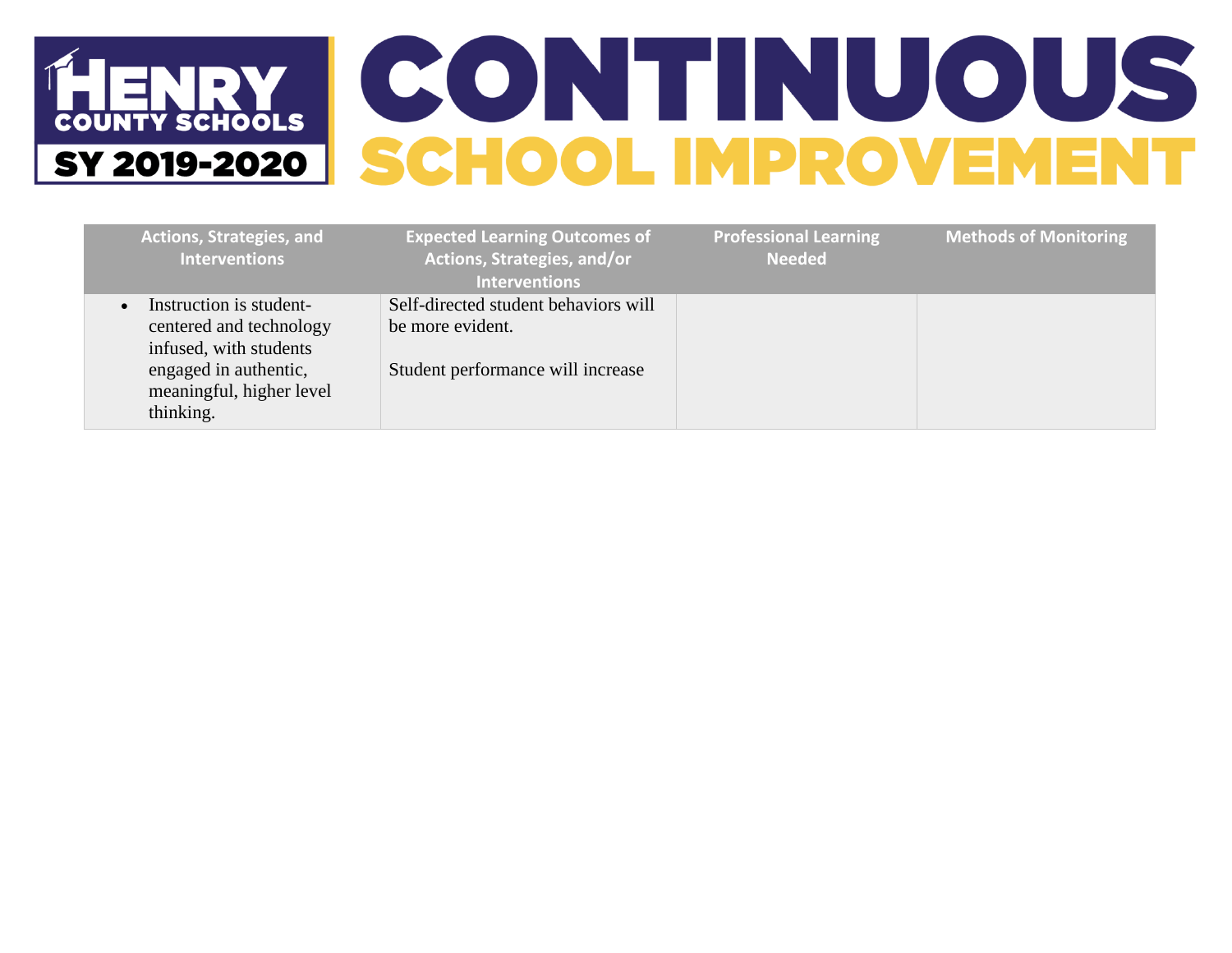## CONTINUOUS<br>SCHOOL IMPROVEMENT **NTY SCHOOLS** SY 2019-2020

**Student Performance Goal #3:**

**Union Grove High School will ensure a high performing learning environment for all students and strengthen the core business of learning by increasing the percentage of Students with Disabilities (SWD) scoring Beginning Learner to Developing Learner and Developing Learner to Proficient Learner on the GA Milestones by 2% in English, Math, Science, and Social Studies.**

**HCS Strategic Priority:**

*Ensure a high performing environment for all students*

*Strengthen our core business of student learning*

**HCS Core Beliefs and Commitments:**

**Core Belief 1**

*We believe each student can learn at or above grade level and will have an equal opportunity to do so.*

#### **Commitment**

*Each student will learn at or above grade level and have an equal opportunity to do so.*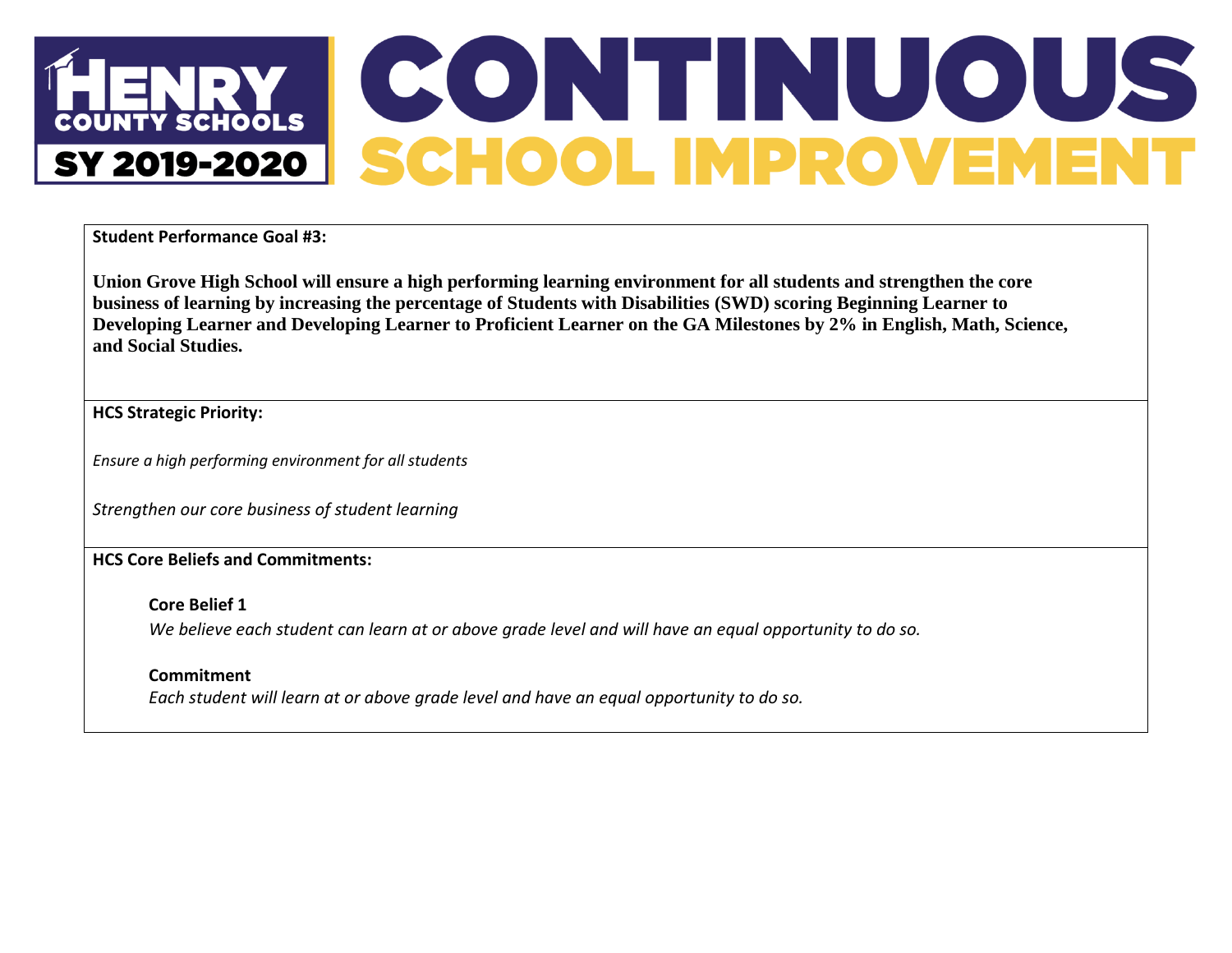## NRY CONTINUOUS<br>19-2020 SCHOOL IMPROVEMENT **COUNTY SCHOOLS** SY 2019-2020

| <b>Actions, Strategies, and</b><br><b>Interventions</b>                                                                                                                                              | <b>Expected Learning Outcomes of</b><br>Actions, Strategies, and/or<br><b>Interventions</b>                                                                                                                                                                 | <b>Professional Learning</b><br><b>Needed</b>                                                                                                                                                                                                                                             | <b>Methods of Monitoring</b>                                                                         |
|------------------------------------------------------------------------------------------------------------------------------------------------------------------------------------------------------|-------------------------------------------------------------------------------------------------------------------------------------------------------------------------------------------------------------------------------------------------------------|-------------------------------------------------------------------------------------------------------------------------------------------------------------------------------------------------------------------------------------------------------------------------------------------|------------------------------------------------------------------------------------------------------|
| Align instruction and materials with<br>Georgia Standards of Excellence and<br>Henry Teaching & Learning Standards<br>(HTLS).                                                                        | Increased rigor in resource classes and<br>strengthening partnerships among co-<br>teaching teams to increase effective<br>instructional practices.                                                                                                         | Summer PL for Co-Teaching<br>teams.                                                                                                                                                                                                                                                       | Walkthroughs by SSF, Dept.<br>Chairs and Admin with use of<br>Co-teaching/resource "Look<br>fors"    |
| Use of collaborative lesson plan<br>template (google doc) to co-plan for<br>instruction.                                                                                                             | Collaboratively planned lessons, which<br>include specialized instruction and<br>accommodations needed for increased<br>content mastery and shared teaching<br>using a variety of co-teaching models.                                                       | On-going PL consisting of peer<br>observations of effective teams,<br>small group and one on one<br>training/feedback after<br>walkthroughs                                                                                                                                               | TKES evaluations by Admin<br>Review of co-teaching and<br>resource lesson plans by SSF<br>and ESE AP |
| Teachers use weekly data analysis of<br>student achievement toward content<br>mastery and progress monitoring of<br>IEP goals to design more effective,<br>individualized instructional<br>programs. | Parents and students will increase<br>understanding of progress on goals<br>and mastery of standards with<br>weekly feedback and instructional<br>support strategies, thus strengthening<br>the relationship with parents as a<br>critical IEP team member. | PL coverage: Teachers have one<br>day, at minimum, quarterly to<br>share data collected with other<br>case managers, quantify<br>effectiveness of instructional<br>practices and facilitate<br>meetings.<br>PL on data collection methods<br>and specialized instructional<br>strategies. | Review of Tier 4 data files<br>by SSF and ESE personnel                                              |